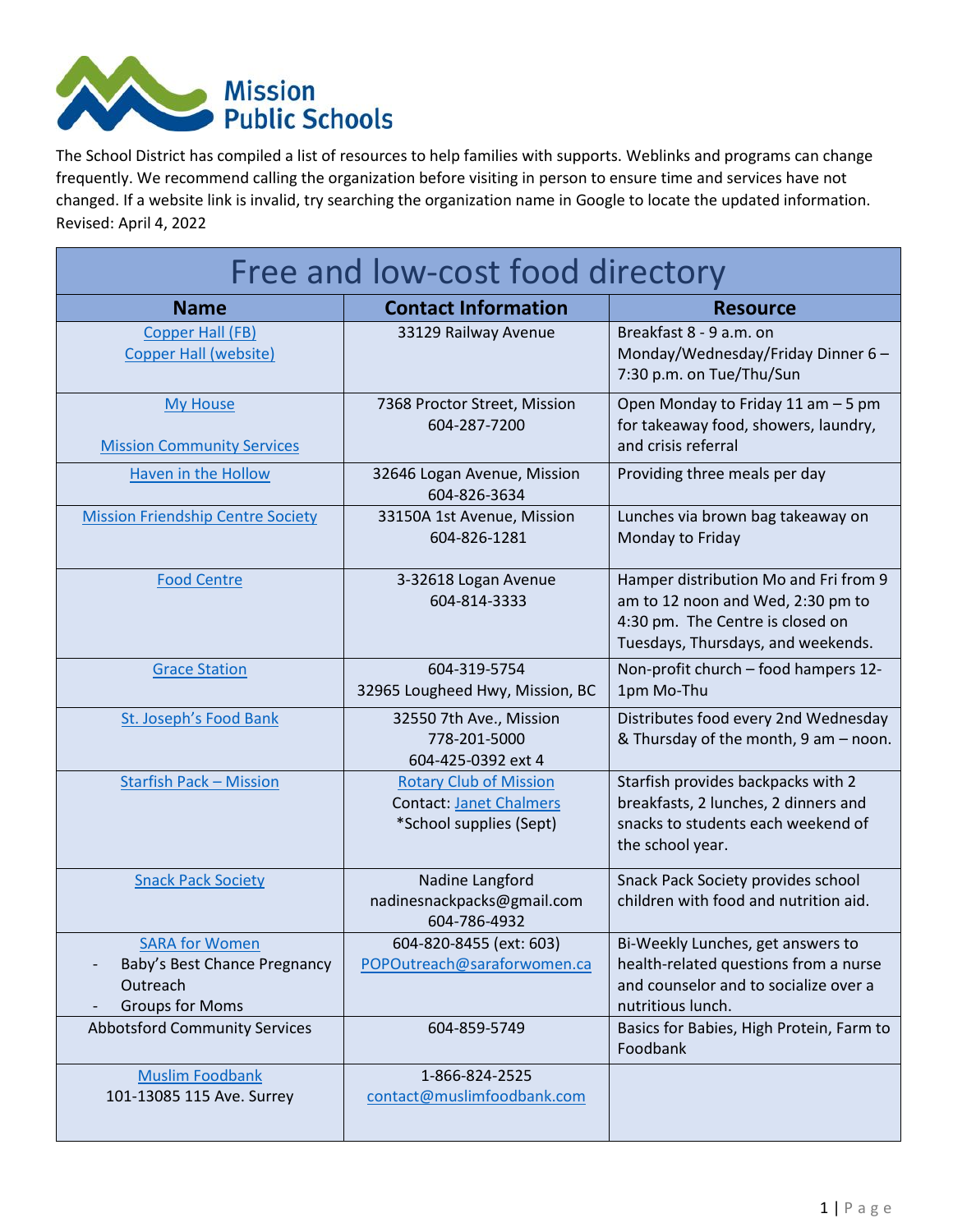| <b>Family Support Agencies/ Resources</b>                                                                                   |                                                                                                                               |                                                                                                                                                                                                                                                                          |  |
|-----------------------------------------------------------------------------------------------------------------------------|-------------------------------------------------------------------------------------------------------------------------------|--------------------------------------------------------------------------------------------------------------------------------------------------------------------------------------------------------------------------------------------------------------------------|--|
| <b>Name</b>                                                                                                                 | <b>Contact Information</b>                                                                                                    | <b>Resource</b>                                                                                                                                                                                                                                                          |  |
| <b>Mission Association for</b><br><b>Community Living (MACL)</b>                                                            | 33345 2 <sup>nd</sup> Avenue, Mission<br>604-826-9080<br>macl@macl.bc.ca                                                      | MACL supports individuals with<br>developmental disabilities, children<br>requiring extra support, and their<br>families to live meaningful lives in the<br>community of Mission.                                                                                        |  |
| <b>Mission Community Services</b><br>Society (MCSS)<br><b>New Directions (FB)</b><br><b>Childcare Resource and Referral</b> | 33179 2nd Ave, Mission<br>604 - 826 - 3634<br>info@missionmcss.com<br>NewDirections@missionmcss.com<br>33313 3rd Ave, Mission | Family and individual support therapy,<br>parent education, parent/ teen conflict/<br>mediation, life skills development,<br>Family + Parenting Support and more.<br>Online group for Men 19+, Mon 6 pm<br>Offers workshops and a toy lending                            |  |
| <b>CCRR</b>                                                                                                                 | 778-201-2367<br>ccrr@missionmcss.com                                                                                          | library for parents and childcare<br>providers.                                                                                                                                                                                                                          |  |
| Mission4Kids - Family Place<br><b>MCSS Early Years</b>                                                                      | 33313 3rd Avenue,<br>Mission, BC V2V 1P1<br>604 - 826 - 3634, 778-347-1181                                                    | Family drop-in's for families and their<br>children ages 0-6 years, specialty<br>programs and parent education<br>workshops                                                                                                                                              |  |
| <b>Mission Aboriginal Family Place</b>                                                                                      | 33110 Lougheed Highway,<br>Mission B.C. V2V 6N9<br>Office 604-820-4693<br>Monday- Friday 8-4pm                                | Aboriginal families and their children<br>ages 0-6 years old. Nutritious meal<br>provided, parent drop-in, one-to-one<br>educator and family outreach, and more                                                                                                          |  |
| <b>BC Aboriginal Child Care Society</b>                                                                                     | 604-913-9128<br>reception@acc-society.bc.ca<br>Office Hours: M-F, 9 am - 5 pm                                                 | Community outreach, education,<br>research and advocacy to ensure every<br>Indigenous Child in BC has access to<br>spiritually enriching, culturally relevant<br>early learning and childcare services.                                                                  |  |
| <b>Punjabi Parenting Group</b>                                                                                              | Mission Sikh temple<br>32086 Rai Ave, Mission<br>(604)826-3634 to register                                                    | Every Monday 11 am-1 pm<br>Do a COVID self-check before attending<br>and keep social distancing standards.                                                                                                                                                               |  |
| <b>Mission Parks Recreation &amp;</b><br>Culture                                                                            | 7650 Grand Street Mission, BC<br>Tel: 604-820-5350<br>leisureservices@mission.ca                                              | <b>Access to Recreation and Leisure</b><br>activities. Healthy Lifestyles program,<br>Jumpstart, Kidsport and social<br>development initiatives, we also offer<br>our PLAY Pass program which provides<br>qualified individuals free admission to<br>the Leisure Centre. |  |
| <b>Mission Public Library</b>                                                                                               | 33247 2nd Ave, Mission<br>604-826-6610                                                                                        | Various in-person and virtual programs<br>available.                                                                                                                                                                                                                     |  |
| <b>MPSD Student Services</b>                                                                                                | 33046 Fourth Ave,<br>Mission BC, V2V 1S5,<br>Phone: 604-826-6286                                                              | Educational programs for all school-age<br>students in the district with diverse<br>learning needs.                                                                                                                                                                      |  |
| <b>MPSD Early Learning &amp; Childcare</b><br>Strongstart<br><b>Mission Early Years (FB)</b>                                | Brianne Huish, 604-219-3311<br>brianne.huish@mpsd.ca                                                                          | Free drop-in Literacy program for<br>parents and caregivers and their<br>children, available at many of our local<br>schools and outreach sites.                                                                                                                         |  |
| <b>Mission Division of Family Practice</b>                                                                                  | mission@divisions.bc.ca                                                                                                       | Information on how Mission is dealing<br>with COVID 19.                                                                                                                                                                                                                  |  |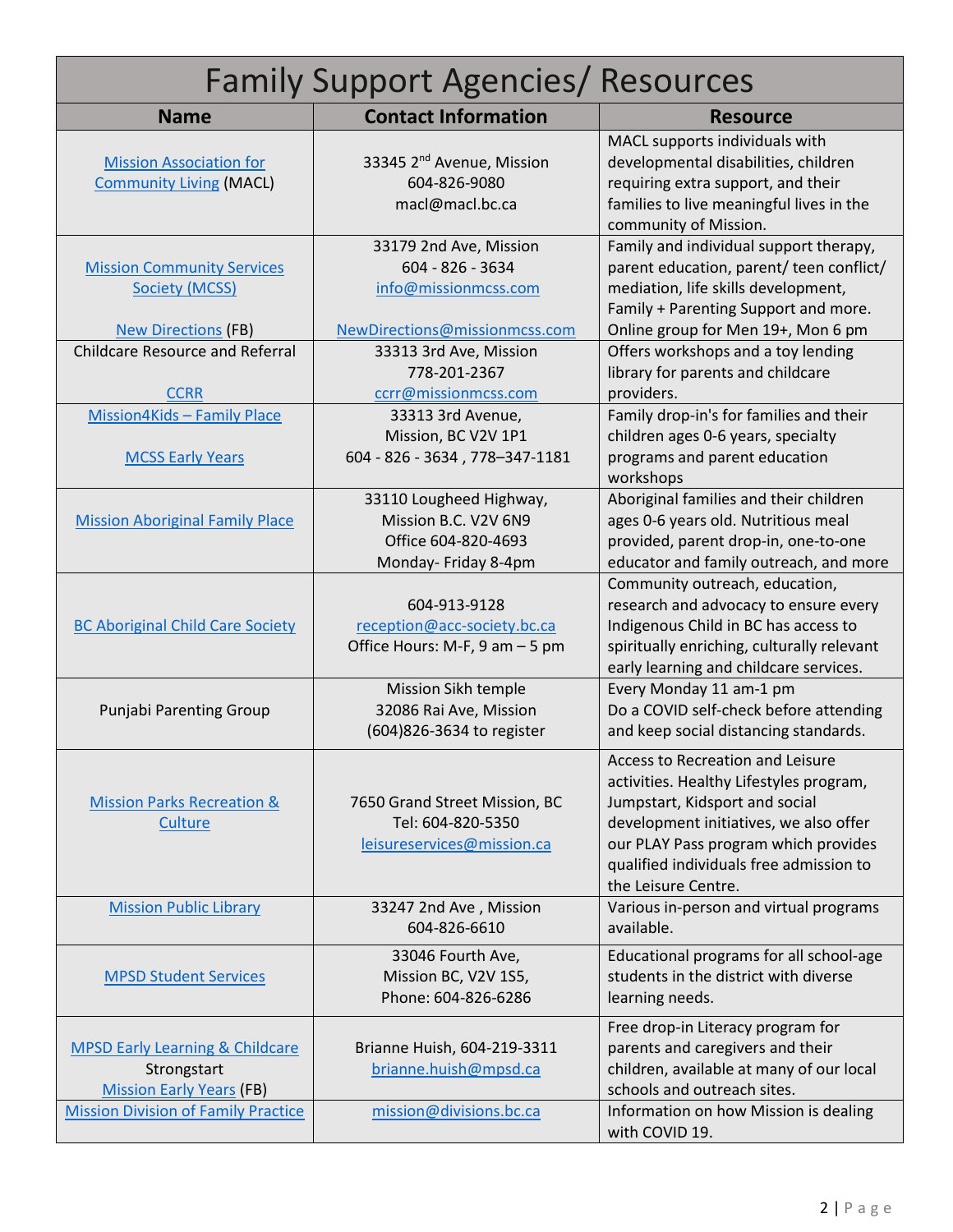| <b>Siwal Si'wes Indigenous Education</b><br><b>SD75</b>         | 32444 7th Ave, Mission BC, V2V 2B5<br>604-826-3103<br>vivian.searwar@mpsd.ca<br>32180 Hillcrest Ave            | As a community, we will enhance<br>student empowerment by developing<br>the skills, wellness, confidence, and self-<br>reliance necessary for our children and<br>youth to flourish and prosper throughout<br>their life journey<br>Child, Youth, Adult Grief Support    |
|-----------------------------------------------------------------|----------------------------------------------------------------------------------------------------------------|--------------------------------------------------------------------------------------------------------------------------------------------------------------------------------------------------------------------------------------------------------------------------|
| Child and Youth Bereavement -<br><b>Mission Hospice Society</b> | Mission, BC V2V 1L2, Canada<br>604-826-2235 ext 13<br>childandyouth@missionhospice.bc.ca                       | with the loss of someone significant,<br>including Circle of Friends for children.                                                                                                                                                                                       |
| <b>Mission Health Unit</b>                                      | 7298 Hurd St<br>604-814-5500                                                                                   | Regular immunization clinics by<br>appointment. Infant feeding, newborn<br>growth and development, support 6 days<br>a week. Free fluoride varnishing for<br>eligible children under 3 years. Speech<br>assessments and support available for<br>children under 5 years. |
| <b>Mission Midwives</b>                                         | 7327 Horne St<br>604-820-2424<br>Email                                                                         | Registered midwives, primary care<br>during pregnancy, labour, birth and the<br>postpartum period. Deliveries at<br>Abbotsford Hospital. Covered by MSP.<br>Free pregnancy testing.                                                                                      |
| <b>Options for Sexual Health</b>                                | 7258 Hurd St. Mission<br>1st floor<br>672-998-1904                                                             | Birth control, counseling, low-cost<br>contraceptives, STI screening, Pap tests,<br>pregnancy testing and general sexual<br>health information and referrals. Drop in<br>but appointments preferred for Pap and<br>STI testing.                                          |
| <b>Fraser House Society</b>                                     | 33063 4th Avenue<br>Mission BC V2V1S6<br>604-826-6810<br>admin@fraserhouse.org                                 | Substance use counselling and<br>prevention services to adults, youth and<br>families in the Mission area.                                                                                                                                                               |
| <b>IMPACT</b>                                                   | 32555 Simon Ave #101,<br>Abbotsford, BC V2T 4Y2<br>604-853-1766<br>9:00 a.m. to 4:30 p.m. Mon - Fri<br>Contact | Youth and Family Support services for<br>ages 12 to 24 and their families, in<br>Abbotsford and Mission. Drop-in<br>programs, individual counselling, family<br>counselling, workshops, groups                                                                           |
| <b>Creekside Withdrawal</b><br><b>Management Detox Service</b>  | 604-587-3755                                                                                                   | An in-patient withdrawal management<br>service for both youth and adults. Safe,<br>supportive medically supervised<br>environment for individuals withdrawing<br>from the acute effects of alcohol and/or<br>other drugs. Stabilization up to 30 days is<br>available.   |
| Holding Hope support by<br>Moms Stop the Harm (MSTH)            | HoldingHopeMission@gmail.com                                                                                   | Network of Canadian families impacted<br>by substance-use-related harms and<br>deaths. MSTH advocates to change failed<br>drug policies and provide peer support<br>to grieving families and those with loved<br>ones who use or have used substances                    |
| <b>Abbotsford Foundry</b>                                       | 101-32555 Simon Avenue,<br>Abbotsford, BC<br>604-746-3392                                                      | Counselling, adolescent day treatment,<br>Short Term Assessment Response Team,<br>Early Psychosis Intervention, Abbotsford                                                                                                                                               |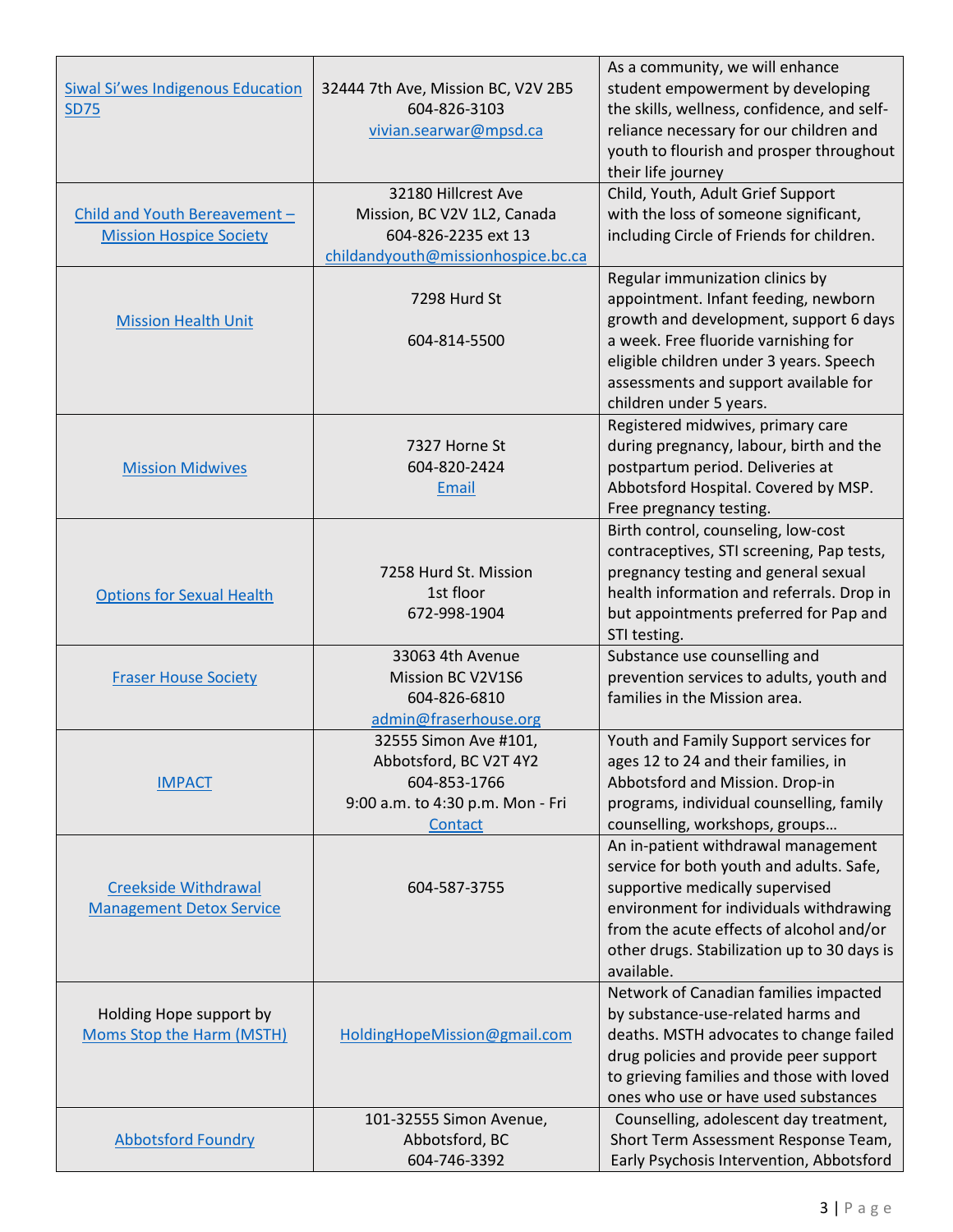| <b>Foundry Virtual (virtual services)</b> | info@foundryabbotsford.ca       |                                                                                      | Youth Clinic, Trans Care, Substance Use                                           |  |
|-------------------------------------------|---------------------------------|--------------------------------------------------------------------------------------|-----------------------------------------------------------------------------------|--|
|                                           |                                 | 22932 Lougheed Hwy,                                                                  | Programs, Peer Support                                                            |  |
| <b>Ridge Meadows Foundry</b>              |                                 |                                                                                      | *Same as Abbotsford*                                                              |  |
| <b>Foundry Virtual (virtual services)</b> | Maple Ridge, BC<br>604-380-3133 |                                                                                      |                                                                                   |  |
|                                           |                                 | foundry@comservice.bc.ca                                                             |                                                                                   |  |
|                                           |                                 |                                                                                      | Support services include those for                                                |  |
|                                           |                                 |                                                                                      | people who identify as transgender or                                             |  |
| <b>Transgender Health Support</b>         |                                 | 1-877-330-6366                                                                       | gender diverse or who are questioning                                             |  |
|                                           |                                 | contact@translifeline.org                                                            | their gender identity. Information and                                            |  |
|                                           |                                 |                                                                                      | support for family, friends, loved ones,                                          |  |
|                                           |                                 |                                                                                      | and service providers.                                                            |  |
|                                           |                                 | 32555 Simon Ave,                                                                     | A not-for-profit society operating in the                                         |  |
| <b>Fraser Valley Youth Society</b>        |                                 | Abbotsford, BC V2T 4Y2                                                               | Fraser Valley that offers local advocacy                                          |  |
|                                           |                                 | info.fvys@gmail.com                                                                  | to youth.                                                                         |  |
|                                           |                                 | 604-200-3203                                                                         |                                                                                   |  |
|                                           |                                 |                                                                                      | We specialize in child development and                                            |  |
|                                           |                                 | 32885 Ventura Ave #102, Abbotsford,                                                  | provide intervention and therapy for                                              |  |
| <b>Fraser Valley Child Development</b>    |                                 | <b>BC V2S 6A3</b>                                                                    | children birth to Kindergarten and family                                         |  |
| Centre                                    |                                 |                                                                                      | support in all areas of their                                                     |  |
|                                           |                                 | 1-877-850-2686                                                                       | development. Referrals are continuing to                                          |  |
|                                           |                                 | 604-852-2686                                                                         | be accepted and services are being                                                |  |
|                                           | <b>Contacts</b>                 |                                                                                      | provided virtually and some visits will be                                        |  |
|                                           |                                 |                                                                                      | made in person.                                                                   |  |
| <b>SARA for women</b>                     | 33070 5th Ave, Mission          |                                                                                      | PEACE - Prevention, Education Advocacy,                                           |  |
| WEAVE (Women exiting abuse                |                                 | 604 820-8455                                                                         | Counseling and Empowerment program                                                |  |
| violence and exploitation)                | MissionOutreach@saraforwomen.ca |                                                                                      | Support Groups, Legal Booth                                                       |  |
| <b>Mission Transition House</b>           | 24hr access 604-826-7800        |                                                                                      | Santa Rosa Transitional 12unit housing,                                           |  |
|                                           | MissionSTV@saraforwomen.ca      |                                                                                      |                                                                                   |  |
| Settlement and Integration                | 33179 2nd Ave                   |                                                                                      | Providing meaningful programming and<br>support for families and individuals that |  |
| <b>Services</b>                           | 604-826-3634                    |                                                                                      | are new to Canada and Mission.                                                    |  |
| <b>Sts'ailes Jordan's Principle</b>       | <b>Charlene Paul</b>            |                                                                                      | Support for First Nations children who                                            |  |
| Coordinator                               | Phone: 604-796-9601             |                                                                                      | have or had unmet need for health,                                                |  |
| 1-855-572-4453 (24/7)                     | Charlene.paul@stsailes.com      |                                                                                      | social or educational services (2007-now)                                         |  |
| <b>Fraser Valley Aboriginal Children</b>  | 1-800-663-9393                  |                                                                                      | Fully delegated Aboriginal child welfare                                          |  |
| and Family Services Society               | 1-866-851-4619 Child Protection |                                                                                      | agency: family preservation, cultural                                             |  |
| (FVACFSS): Xyólheméylh                    | 1-800-663-9122 After hours      |                                                                                      | programs, child welfare, alternative care                                         |  |
|                                           |                                 | <b>Mental Health + Wellness</b>                                                      |                                                                                   |  |
| <b>Name</b>                               |                                 |                                                                                      | <b>Resource</b>                                                                   |  |
|                                           |                                 |                                                                                      |                                                                                   |  |
| <b>MPSD Curriculum Connections</b>        |                                 | <b>Wellness Resources for Families.</b>                                              |                                                                                   |  |
| Child and Youth Mental Health (CYMH)      |                                 | Mental Health and Counselling. Intake clinics Tue 9-12pm, 1-3pm                      |                                                                                   |  |
|                                           |                                 | #201 - 7364 Horne Avenue, Mission BC Ph: 604-820-4311                                |                                                                                   |  |
| <b>Crisis Centre BC</b>                   |                                 |                                                                                      | Frontrunners Program 604-820-4300 (for caregivers of 0-12 yo)                     |  |
|                                           |                                 | Anywhere in BC 1-800-SUICIDE: 1-800-784-2433<br>Mental Health Support Line: 310-6789 |                                                                                   |  |
|                                           |                                 |                                                                                      | Vancouver Coastal Regional Distress Line: 604-872-3311                            |  |
|                                           |                                 | Sunshine Coast/Sea to Sky: 1-866-661-3311                                            |                                                                                   |  |
|                                           |                                 | Seniors Distress Line: 604-872-1234                                                  |                                                                                   |  |
|                                           |                                 |                                                                                      | Online Chat Service for Youth: www.YouthInBC.com (Noon to 1 am)                   |  |
|                                           |                                 |                                                                                      | Online Chat for Adults: www.CrisisCentreChat.ca (Noon to 1 am)                    |  |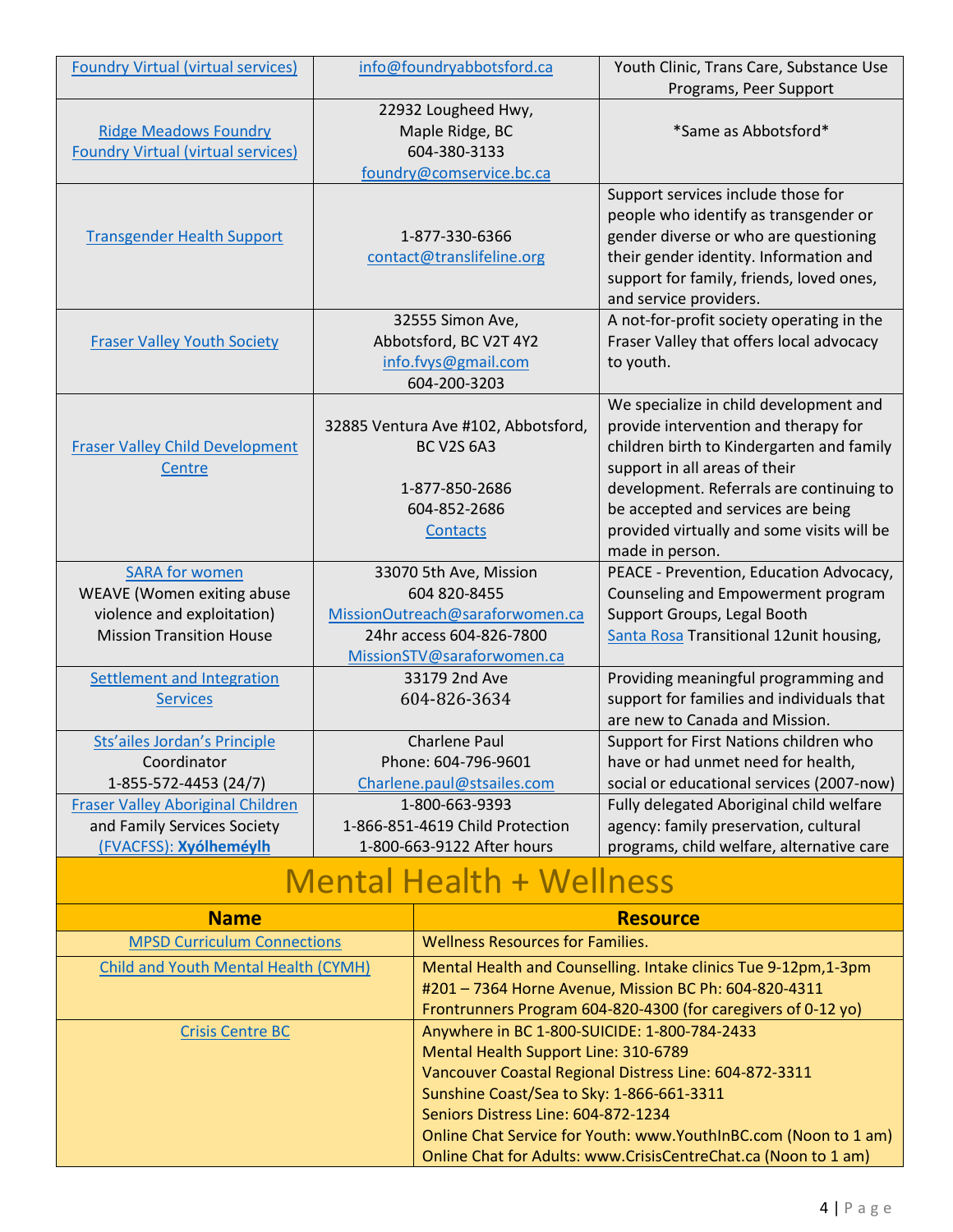| <b>Fraser Health Crisis Line</b>                 | 1-877-820-7444: We listen, provide referrals and support.                          |
|--------------------------------------------------|------------------------------------------------------------------------------------|
|                                                  | 1-844-782-7811 Abbotsford Short Term Assessment Response                           |
| <b>START</b>                                     | Treatment: Confidential mental health crisis intervention services                 |
|                                                  | for children and teens.                                                            |
| <b>Kids Help Phone</b>                           | Get information on equity, emotional well-being, bullying and                      |
|                                                  | abuse, school and work, relationships, identity and more.                          |
| Open Parachute                                   | Online school wellbeing programs for Canadian Students, Parents,                   |
|                                                  | and Teachers                                                                       |
| <b>Stigma Free Society</b>                       | Student Mental Health Toolkit for youth, educators, school                         |
|                                                  | counsellors, and parents/ guardians who want to teach and                          |
|                                                  | promote mental wellness to Grades 4-7 and 8-12.                                    |
| <b>Heart-mind Online</b>                         | Resources that support the heart, the mind, and the well-being of                  |
|                                                  | children to help promote positive social and emotional                             |
|                                                  | development.                                                                       |
| <b>FETCH</b>                                     | For Everything that is Community Health Mission                                    |
| <b>Wellness Together Canada</b>                  | Mental health and substance use support, resources, and                            |
|                                                  | counselling with a mental health professional.                                     |
| <b>Anxiety Canada</b>                            | Information for Children, Youth and Adults about symptoms,                         |
|                                                  | disorders, and treatment.                                                          |
| <b>My Anxiety Plan</b>                           | My Anxiety Plan is a self-directed anxiety management program for                  |
|                                                  | parents or individuals.                                                            |
| <b>Mindshift App</b>                             | Cognitive Behavioural Therapy tools to help you cope with anxiety,                 |
|                                                  | using strategies to help you deal with everyday anxiety and specific               |
|                                                  | tools to tackle a range of challenges.                                             |
| <b>Self-help for Anxiety Management App</b>      | App to help you understand and manage your anxiety including                       |
| <b>SAM</b>                                       | tools to help you monitor anxious feelings, practice physical and                  |
|                                                  | mental relaxation and build your own toolkit of resources to draw<br>on as needed. |
| <b>Dealing with Depression</b>                   | An interactive resource that can help you understand and deal with                 |
| <b>DWD</b>                                       | low mood and depression. A step-by-step approach can help you                      |
|                                                  | learn how to apply realistic thinking, problem-solving, and goal                   |
|                                                  | setting to your daily life.                                                        |
| <b>Walk Along Mind Steps</b>                     | Small steps to take care of yourself and help you get through the                  |
|                                                  | day.                                                                               |
| Lives in the Balance                             | Free videos and resources for parents/caregivers of children with                  |
|                                                  | various behavioural challenges, based on the Collaborative &                       |
|                                                  | Proactive Solutions (CPS) model by Dr. Ross Greene.                                |
| <b>Mental Health Foundations</b>                 | Free webinar videos of the EFFT parent workshops offered at                        |
|                                                  | CYMH. For parents and caregivers struggling with the behavioural                   |
|                                                  | or emotional needs of their children.                                              |
| <b>Ask Kelty Mental Health Tool</b><br>$\bullet$ | An interactive tool that can be helpful when looking for supports                  |
| Kelty's Substance Use & Youth                    | and services in BC for Children and youth.                                         |
| <b>Sad Early Years</b>                           | Benefits for Life: Social and Emotional Development in the Early                   |
|                                                  | Years                                                                              |
| <b>BC Children's Centre for Mindfulness</b>      | <b>BREATHR</b> App young adults try a variety of mindfulness practices,            |
|                                                  | from guided meditations to simple practices that can be used                       |
|                                                  | anywhere.                                                                          |
| <b>BounceBack</b>                                | Free program from the Canadian Mental Health Association that                      |
|                                                  | helps you build skills to improve your mental health.                              |
| Drug-Free Kids Canada                            | Tips and tools on how to engage kids in meaningful dialogue about                  |
|                                                  | substance use.                                                                     |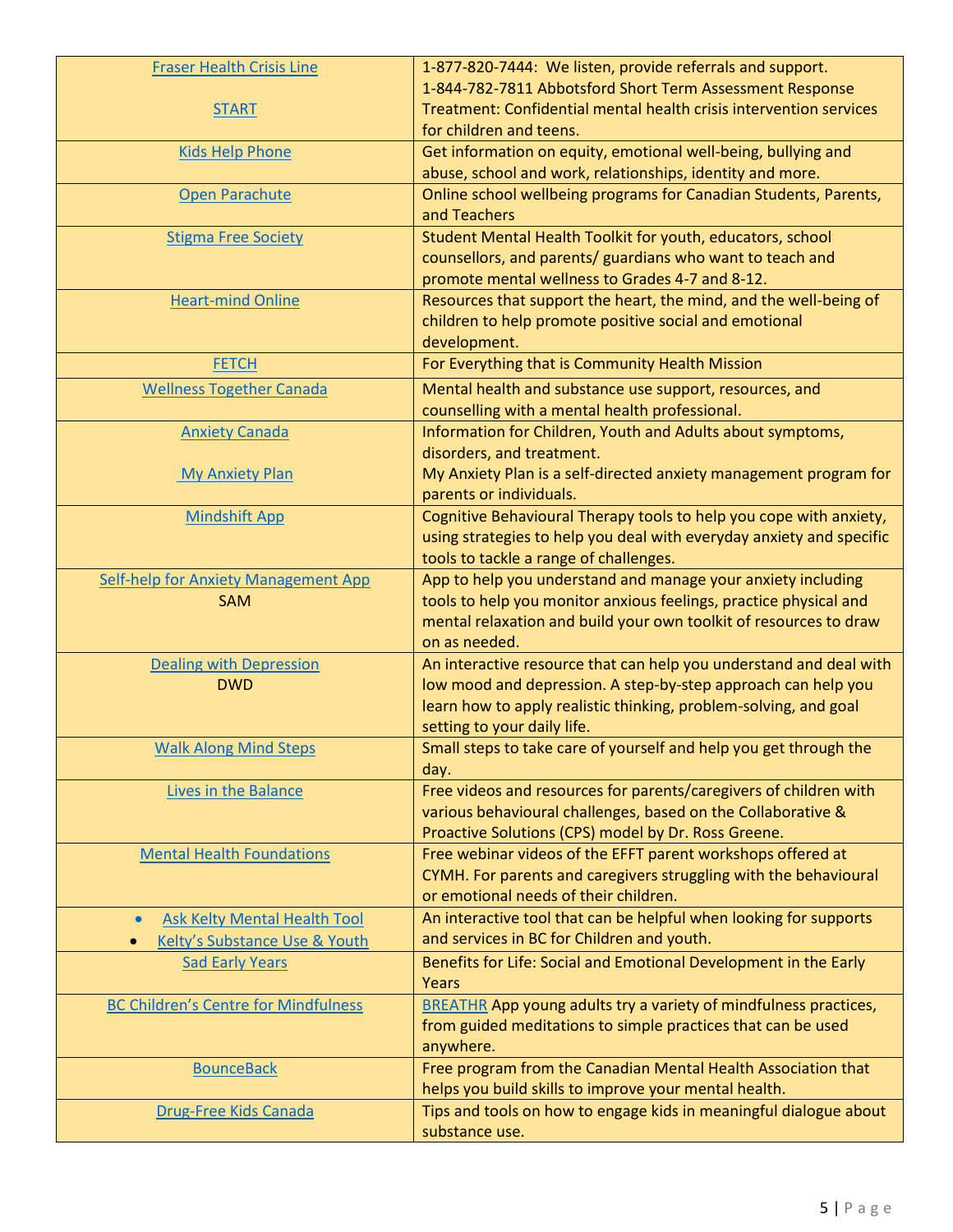| <b>Vaping Prevention Toolkit,</b>                                |                                        |                                                                                                                                    | Health education resources for youth to explore their thoughts and               |  |
|------------------------------------------------------------------|----------------------------------------|------------------------------------------------------------------------------------------------------------------------------------|----------------------------------------------------------------------------------|--|
| <b>Consider the Consequences</b>                                 |                                        | perceptions about vaping.                                                                                                          |                                                                                  |  |
| <b>ADDTITUDE - Inside the ADHD Mind</b>                          |                                        | Resource for parents with children with ADHD                                                                                       |                                                                                  |  |
| <b>Feelings First</b>                                            |                                        |                                                                                                                                    | Awareness around social and emotional development in the early                   |  |
|                                                                  |                                        | years. By BC Healthy Child Development Alliance                                                                                    |                                                                                  |  |
| <b>Media Smarts for Parents</b>                                  |                                        | Resources for parents about Media Literacy                                                                                         |                                                                                  |  |
| <b>Insight Timer</b>                                             |                                        |                                                                                                                                    | Over 80,000 free guided meditations from over 10,000 teachers on                 |  |
|                                                                  |                                        | topics like stress, relationships, healing, sleep, creativity, and more.<br>FamilySmart Community Parent Peer Support Workers host |                                                                                  |  |
| In the Know                                                      |                                        | monthly video events followed by a facilitated conversation on                                                                     |                                                                                  |  |
|                                                                  |                                        | topics that are important to families and those working to support                                                                 |                                                                                  |  |
|                                                                  |                                        | the mental health of children and youth.                                                                                           |                                                                                  |  |
| <b>Teens and Screen time</b>                                     |                                        |                                                                                                                                    | A Fact-Not-Fear Approach to Parenting In the Digital Age   Yalda                 |  |
|                                                                  |                                        | <b>Uhls - YouTube</b>                                                                                                              |                                                                                  |  |
| <b>Mindful Mike</b>                                              |                                        |                                                                                                                                    | Mindfulness based stress and anxiety reduction, meditation.                      |  |
|                                                                  |                                        | <b>Parent Peer Support</b>                                                                                                         |                                                                                  |  |
| <b>Name</b>                                                      |                                        | <b>Contact Information</b>                                                                                                         | <b>Resource</b>                                                                  |  |
| <b>Family Support Institute of BC</b>                            |                                        | <b>Kerry Lawson</b>                                                                                                                | Family support specific to families whose                                        |  |
|                                                                  |                                        | klawson@fsibc.com                                                                                                                  | children have extra support needs.                                               |  |
|                                                                  |                                        |                                                                                                                                    | Building a child's future through the                                            |  |
| <b>Big Brothers, Big Sisters of the</b>                          |                                        | 604 820-3337, email Cassie at                                                                                                      | friendship and guidance of mentoring.<br>Providing volunteer mentors to children |  |
| <b>Fraser Valley</b>                                             |                                        | cassie.silva@bigbrothersbigsisters.ca                                                                                              | through community-based mentoring,                                               |  |
|                                                                  |                                        |                                                                                                                                    | in-school mentoring and after-school                                             |  |
|                                                                  |                                        |                                                                                                                                    | group mentoring programs. Services are                                           |  |
|                                                                  |                                        |                                                                                                                                    | provided virtually or socially distanced                                         |  |
|                                                                  |                                        |                                                                                                                                    | depending on the program at this time.                                           |  |
|                                                                  |                                        |                                                                                                                                    | We are families whose kids struggle with                                         |  |
| FamilySmart<br>(formerly The Force Society)                      |                                        | <b>Monica Thimer</b><br>Monica.thimer@familysmart.ca                                                                               | Mental Health and/or Substance Use<br>challenges. We know what it is like        |  |
|                                                                  |                                        | 604-878-3400                                                                                                                       | because we have been there too. For                                              |  |
| <b>Parent Youth In Residence</b>                                 |                                        |                                                                                                                                    | over 20 years, through the Parents in                                            |  |
|                                                                  | We are available to meet in person, or |                                                                                                                                    | Residence (PiR) program, FamilySmart                                             |  |
|                                                                  | by phone or email. Free service. No-   |                                                                                                                                    | has provided parent peer support to B.C.                                         |  |
|                                                                  | waitlist.                              |                                                                                                                                    | families. We can listen, understand, offer                                       |  |
|                                                                  |                                        |                                                                                                                                    | resources and options, and connect you                                           |  |
|                                                                  |                                        |                                                                                                                                    | to services.<br>Parents' connection with the School                              |  |
| <b>Mission District Parent Advisory</b><br><b>Council (DPAC)</b> | 604-826-6286<br>chair@dpacsd75.com     |                                                                                                                                    | District. Parent support                                                         |  |
| <b>Parents and Caregivers Mental</b>                             |                                        |                                                                                                                                    | Safe place where parents can talk about                                          |  |
| <b>Health Support Group</b>                                      |                                        |                                                                                                                                    | challenges they are facing with their                                            |  |
| <b>PMHSG</b>                                                     |                                        |                                                                                                                                    | children, as well as share resources.                                            |  |
|                                                                  |                                        | <b>Financial Support</b>                                                                                                           |                                                                                  |  |
|                                                                  |                                        |                                                                                                                                    |                                                                                  |  |
| <b>Name</b>                                                      |                                        |                                                                                                                                    | <b>Resource</b>                                                                  |  |

| -----      | <b>1 and Depoted Torman readily and Dabiness</b>       |
|------------|--------------------------------------------------------|
| Provincial | <b>I</b> Funding support for individuals and families. |